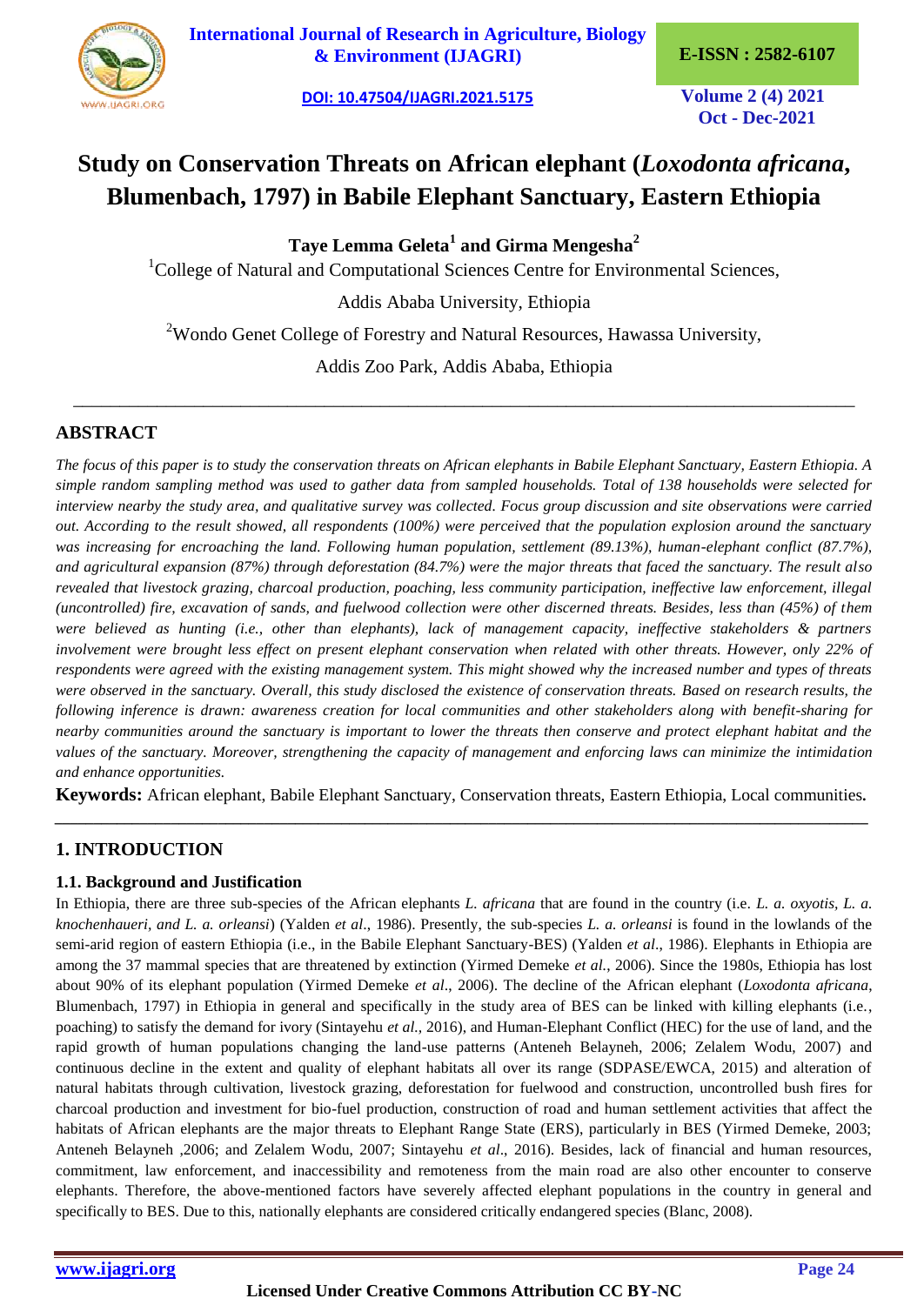*Corresponding author:-Taye Lemma Geleta, EWCA, P.O.Box (386), Addis Ababa, Ethiopia; Email:taye.lemma@ambou.edu.et* So, information on threats in the sanctuary is vital to conserve and manage this vulnerable species. Since this was scarcely or not yet documented, this study was conducted. Hence, understanding the causes of the threats for peaceful co-existence between surrounding communities is very important to conserve in particular elephants and in general other wildlife resources which were inside and/or outside the sanctuary areas. Additionally, the study generates up-to-date information on drivers (e.g., anthropogenic factors such as deforestation, invading species, human-elephant conflict) leading to the extinction of the elephant *L. a. Orleansi* species. But, relatively few studies were available with regards to threats (e.g., Human-Wildlife Conflict/Human-Elephant Conflict) of African elephants (Sintayehu Workeneh and Uttama Ready, 2014) in the sanctuary. Thus, this study was important to investigate up-to-date interactions with humans, to promote conservationists to design a suitable plan to worsen the threats.

# **2. MATERIALS AND METHODS**

## **2.1. Description of the study area**

Babile Elephant Sanctuary (BES) was established in 1970, with area coverage of about  $6,982 \text{ km}^2$ . It is located at about 560 km distant from the capital city of Addis Ababa in the eastern part of the country; between Oromia (Eastern Hararge high mountain-Gara- Muleta to the west) and Ethio-Somali (Ogaden Desert to the southeast) regional states (Yirmed Demeke, 2008). Geographical position is within latitudes of 08°22'30"-09°00'30"N and longitudes of 42°01'10"-43°05'50"E (Figure 1).



**Figure 1. Map of Babile Elephant Sanctuary**

The topography of the land has altitudinal ranges of 850 m to 1,785 m.a.s.l. About 84% of the sanctuary is described as flat to gentle slopes and 16% is composed of complex valleys and deep gorges (Yirmed Demeke, 2008). It is characterized by a semi-arid and arid climate. Has highest (32.39  $^{\circ}$ C) and lowest (9.66  $^{\circ}$ C) mean monthly temperatures. Rainfall distribution is bimodal (i.e., short rainy seasons- March to May and long rainy seasons- June to October). Has a high variation of rainfall (i.e., from 442 mm to 1302.9 mm/yr) with the mean annual rainfall of 802 mm (Source: NMSA data from 2002 to 2016). The total human population was 115,229; of which males (57,463) and females (57,463), and 90,415 (78.5%) were the rural population. The district population density based on the population projected (2014-2017) was  $36.4$ persons/km<sup>2</sup>; which was doubling in the year 1990 (i.e., 18.9 pers./ $km<sup>2</sup>$ ) (FDRE/CSA, 2013). The increased population led to an increment in the demand for natural resources might lead to the expansion of human settlement. The communities livelihoods were depend on the mixed farming agriculture, characterized by crop and livestock production. Various crops such as vegetables, fruits, oilseeds, and cereal crops were produced. For instance, the cash crop "Chat" (*Catha edulis*) was mainly produced. Besides, livestock such as camels, cattle, sheep, goats, donkeys, and poultry along with oxen fattening were mainly produced. The vegetation of the sanctuary was represented by *Acacia Commiphora* woodland, semi-desert scrubland and evergreen scrub ecosystems and with high endemicity of various plants and grasslands (Yirmed Demeke *et al*., 2006). Due to altitudinal variation effects, rainfall variability occurred and a marked effect on the vegetation is observed (Yihew Biru and Afework Bekele, 2012). Generally, the vegetation of BES is divided into two major categories of riverine and woodland vegetation (Yirmed Demeke *et al*., 2006). However, presently due to anthropogenic impacts (e.g., deforestation), most of the woodland configuration/structure/ has been converted to bushlands. Mainly, the floristic composition of the sanctuary consists of shrubs and trees. In the sanctuary, shrubs have accounted for 94.9% while trees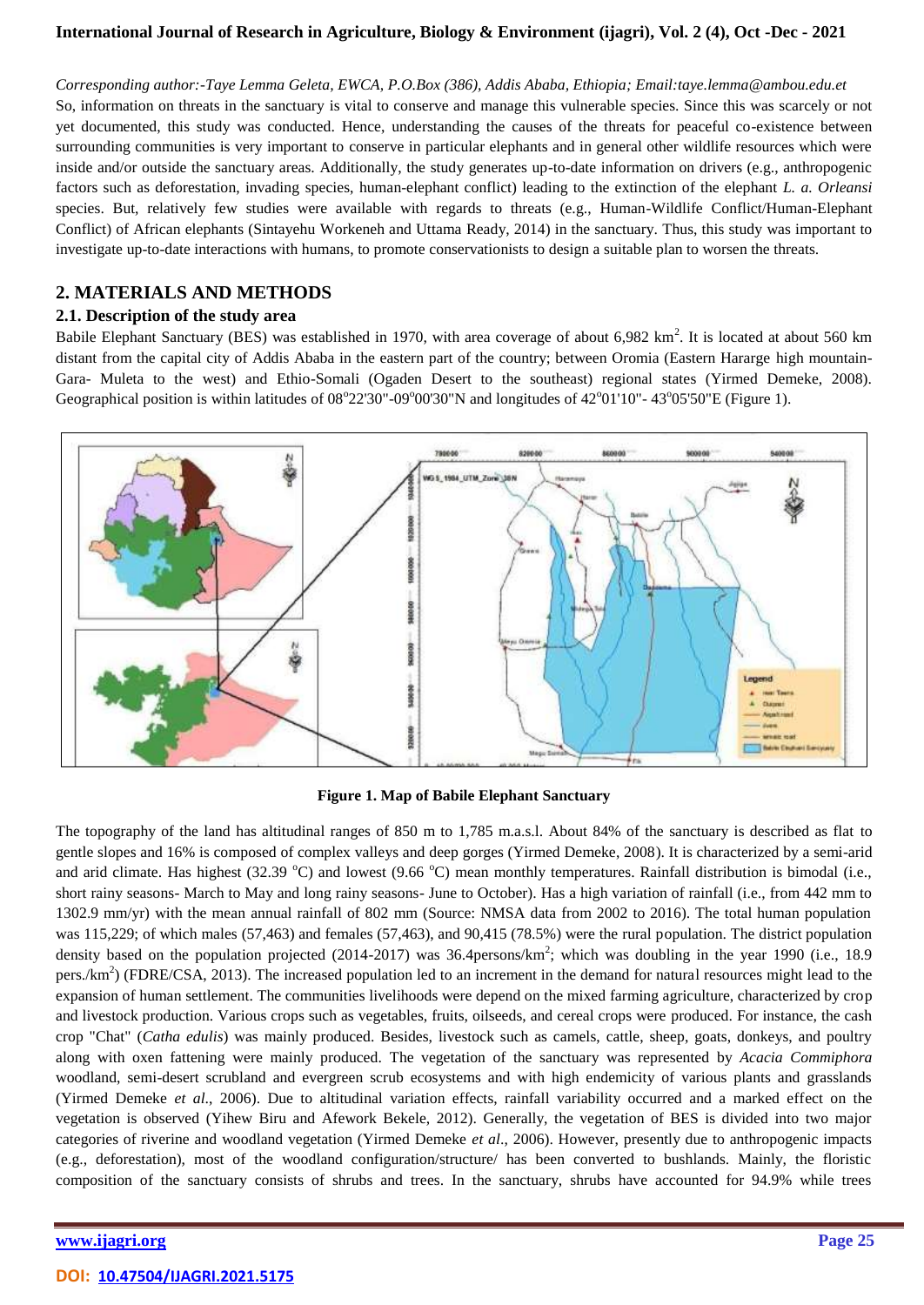constituted only 5.1% of the total density (Tahir and Yeneayehu, 2017). Significantly has the high faunal composition (i.e., 30 mammals and 191 birds' species) (Hillman, 1993; Mihret Ewnetu *et al*., 2006) and it is one of the 73 important bird areas of Ethiopia; for instance, the endemic *Salvadori's serin* (Serinus Salvadori) and *Agapor nistaranta* (the Black-winged lovebird) (EWNHS, 1996). Besides, essential geological settings, physical and chemical compositions of soils which are important for the growth, diversity, and distribution of plant species were observed in the sanctuary (e.g., limestone, sandstone, gypsum, marbles, and anhydrite) (Mohr, 1964). And covered with (10%) black soil, (2%) clay soil, and (88 %) clay loam soils respectively (cited in Yirmed Demeke *et al*., 2006).

### **2.2. Methods**

## **2.2.1. Study Design**

Reconnaissance surveys were carried out during March 5/2020 and March 25/2020. During the surveys, discussions with concerned individuals at the sanctuary and local experts, information on elephant's movement pattern and impact of elephants, and anthropogenic impacts that contest the sanctuary were identified as a threat in addition to familiarizing self with the study area. Field observation and socio-economic survey through questionnaire survey and face to face, the interview (i.e., semi-structured interviews following the nature and extent of occurrence of the threats) were designed and conducted. Questionnaires were prepared in English language and translated to the local language "Afaan Oromo" and finally distributed to the local peoples. The selections of respondents were based on the purposive sampling technique. In the questionnaire survey, the key resource persons were the local peoples and other service delivering personals in BES (i.e., staff members). The survey encompassed interviews, participant observations, and the use of archive data (i.e., secondary data sources) to get an overview of conservation pressure. Based on the preliminary observation /survey, 5 districts (Babile, Fedis, Midhega tola, Mayu muluke, and Babile-Somale district) were purposively selected considering the proximity to the sanctuary as criteria. From the districts, in turn, the most nearby " Kebeles" (i.e., divisions within a district or Peasant Associations-PeAs) to the sanctuary based on prevalent occurrences of conservation extortion and other HEC incidents by comparing with other sites were considered (i.e., There were 20 "Kebeles''). In this study, 20 "Kebeles'', each two to five Peasant Associations (i.e., "Kebeles'') was selected from each district. From the ''Kebeles'' close to the sanctuary, respondents selected were Key Informants, (KIS) Focus group discussant (FGD), and Households (HHS).

### **2.2.2. Data Collection**

For the actual data collection, primary and secondary data collection methods were used. The primary data collection was carried out through interviews and questionnaires prepared for this purpose. Besides, Data regarding current and historical levels of threats and HEC incidents were collected and investigated through interviews in the five study districts (i.e., Babile-Oromia, Midhega Tola, Fedis, Mayu muluke, and Somale-Babile) of PeAs. Moreover, secondary data from BES of Wildlife Office were taken. Thought of local peoples on incidents those were happened while conservation threats in each "kebeles" were perceived.

### **2.2.2.1. Key Informant Interview and Focus Group Discussion**

Key informants from five districts (2 in each) were systematically selected and interviewed. They were worked in their "kebeles'' leadership during different seasons, and know the status of the people in their corresponding sites. Moreover, development agents in the "kebeles'' were also selected with the help of scouts of the BES. Five Focused Group Discussion (FGD) consisting of 15 individuals. They were composed of experienced 3 farmers in each "kebele'' including the elderly, traditional leaders, and school youths. 5 groups, each having 15 individuals in each "kebele'' were participated in FGD. The purpose of the FGD was to provide additional information following the nature and extent of occurrence of HEC. Therefore, group discussion, interviews were conducted.

### **2.2.2.2. Households' Selection and Sampling Size Determination**

As farmers' ability to maintain and their knowledge in managing HEC on the agricultural landscape depend on the socio-economic status of the farmers and a wealth ranking that was used to stratify farmers' households for the selection purpose of sample households (Crowley, 1997).The key informants (KIs) helped in classifying farmers into socio-economic status. The criteria used by the key informants to classify the HHs into different wealth categories (poor, medium, and rich) were mainly based on the number of cattle, amount of annual crop production, and type/standard of housing. The key informant's wealth ranking method was used by classifying the number of livestock population (Table 1).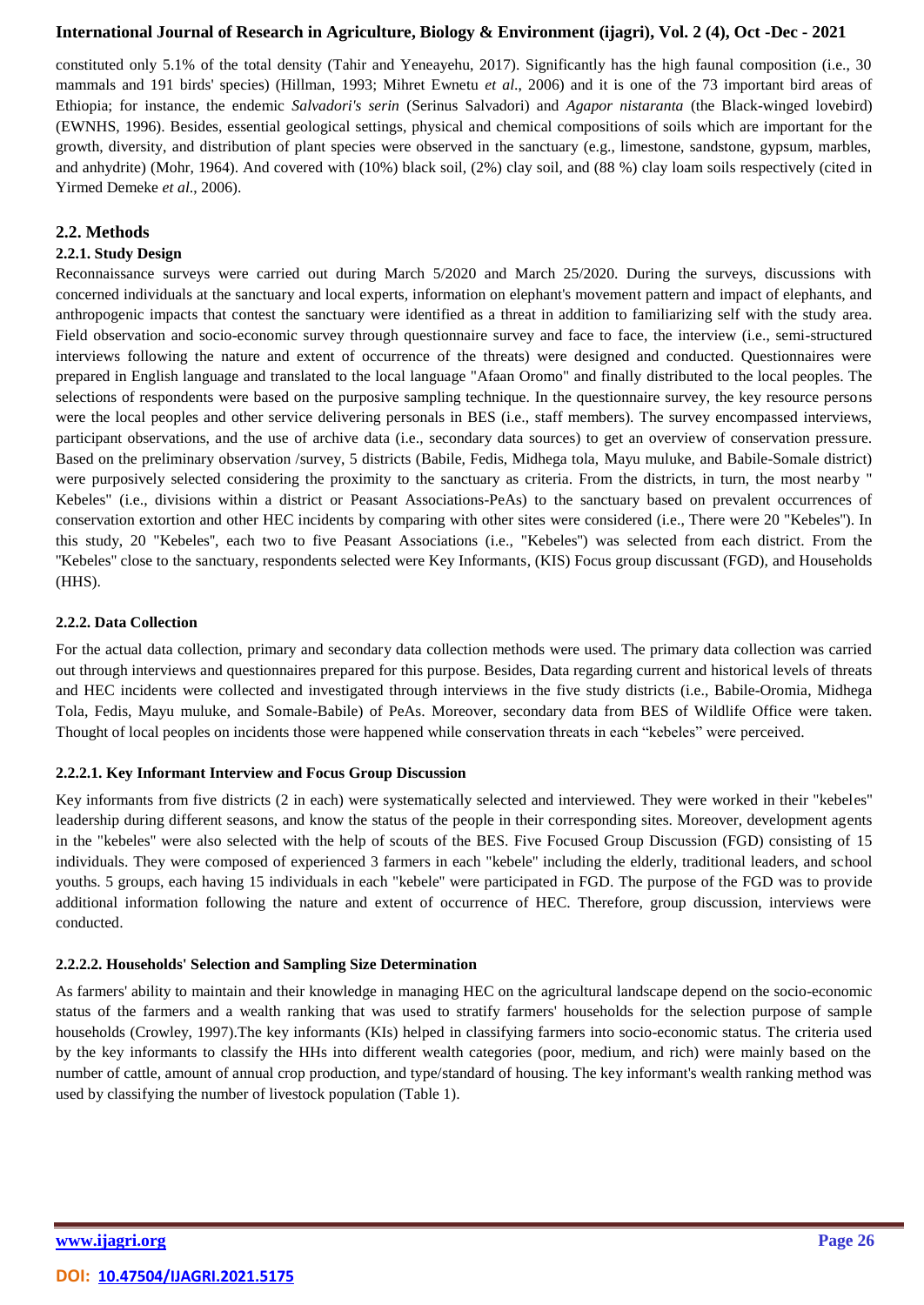| Live stock |                          | <b>Fedis District</b> |          |                          | <b>Mayu Muluke</b>       |                          |     | Midega tola |          |     | <b>Babile-Oromia</b> |          |                          | <b>Babile-Somale</b>     |                          |
|------------|--------------------------|-----------------------|----------|--------------------------|--------------------------|--------------------------|-----|-------------|----------|-----|----------------------|----------|--------------------------|--------------------------|--------------------------|
|            | R                        | M                     | P        | R                        | M                        | P                        | R   | M           | P        | R   | M                    | P        | R                        | M                        | P                        |
| Cows       | >7                       | $1 - 3$               | $\leq$ 1 | >20                      | 15                       | $\leq$ 5                 | >10 | $6 - 8$     | $\leq$ 5 | >10 | $5-10$               | $\leq 4$ | >15                      | 15                       | $\leq$ 5                 |
| Donkey     | >2                       | $1-2$                 | $\leq$ 1 | $\overline{\phantom{a}}$ | $\overline{\phantom{a}}$ | $\overline{\phantom{a}}$ | >2  | $1-2$       | $\leq$ 1 | >5  | 3-4                  | $1 - 2$  | >2                       | $1-2$                    | $\leq$ 1                 |
| Goats      | >20                      | 15                    | $\leq 4$ | >20                      | 15                       | $\leq$ 5                 | >15 | $10-15$     | $\leq$ 2 | >15 | 15                   | $\leq$ 5 | >35                      | 20                       | $\leq$ 5                 |
| Sheep      | >4                       | $1 - 3$               | $\leq$ 1 |                          | $\overline{\phantom{a}}$ | ۰.                       | >8  | $5 - 8$     | $\leq$ 5 | 15  | $5 - 8$              | $\leq$ 2 | $\overline{\phantom{a}}$ | $\overline{\phantom{a}}$ | $\overline{\phantom{a}}$ |
| Camels     | >1                       | $\leq$ 1              | $\sim$   | >20                      | 15                       | $\leq$ 5                 | >7  | $5 - 7$     | $\leq$ 2 | >5  | $2 - 4$              | $\leq$ 1 | >15                      | 10                       | $\leq 5$                 |
| Hens       | $\overline{\phantom{0}}$ |                       |          |                          | $\overline{\phantom{a}}$ | $\leq 5$                 | >15 | $5-10$      | $\leq$ 5 | >20 | 15                   | $\leq$ 5 | >15                      | 10                       | < 5                      |

**Table 1. Average wealth ranking criteria have been done by the key informants among the selected five districts**

Key: R= Rich, M= Medium and P=poor; Greater than (>), Less than (<), Greater than or equal to ( $\geq$ ), Less than or equal to ( $\leq$ )

A random selection procedure was used to obtain samples of individual HHs from each wealth category to have a systematic approach. Irrespective of whether there are HEC victims or not summing up to 138 HHs interviewed in five districts of their corresponding "kebeles'' around the boundary of the sanctuary (Table 1). A semi-structured questionnaire was administered to respondents aged 25 years and above, who had lived in the respective location for at least five years or more. A stratified sampling procedure was used to obtain samples of individuals HHs from each wealth category. The population of study areas was taken from the members' register of 2020. The total Households of the 20 "kebeles'' were 32,829; of which 5594, 11,139, 7139, 1575, and 7382HHs were for Oromia-Babile, Fedis, Midega tola, Mayu muluke, and Somale-Babile districts respectively (Table 1). The list of an ultimate sampling sample frame of the household living in 20 "kebeles" holds persons who own at least a plot of farmland of their own. The number of sampled HHs that were included in the study areas was determined from the sampling frame following Kothari (2004).

The formula to determine the sample size for a finite population is indicated below.

$$
n = \qquad \underline{Z^2 * p * q * N} \; ;
$$

$$
e^2\,(N\text{-}\ 1) + Z^2 \,\,{}^\ast\, p \,\,{}^\ast\, q
$$

Where,  $n=$  sample size,

 $Z = 95\%$  confidence limit (interval) under the normal curve, i.e. 1.96.

 $p = 0.1$ (proportion of the population to be included in the sample, i.e. 10%)

 $q =$  non-occurrence of event which is equal to  $(1 - 0.1)$ , i.e. 0.9.

 $N = Total number of population or Households$ 

 $e =$  margin of error or degree of occurrence (acceptable error term) 0.05.

Based on the above formula after calculation, the sample size of the household members that were subject to 20 "kebeles'' of study areas was 138HHs. All of the HHs from each of the three stratified wealth categories in the "kebeles'' was interviewed. Based on wealth ranking, about 84% of the sampled HH farmers in the study areas are medium and poor farmers, indicating a subsistence type of farming system and livestock production for earning their livelihood income. In general, from the total sampled HHs (138HHs), 16% was rich, 36.2% was medium and (47.8%) was poor (Table 2).

| Table 2. The number of selected HHs based on wealth status for the study |  |  |  |
|--------------------------------------------------------------------------|--|--|--|
|--------------------------------------------------------------------------|--|--|--|

| Name-of<br>districts | <b>Name of PeAs</b><br>/Kebelles/ | <b>Total</b><br>Pop.no. | <b>Total</b><br>no.of<br><b>HHs</b> | No. of HHs based on<br>wealth status |      | No.of selected sampled HHs |   |                |                |              |
|----------------------|-----------------------------------|-------------------------|-------------------------------------|--------------------------------------|------|----------------------------|---|----------------|----------------|--------------|
|                      |                                   |                         |                                     | $\bf{R}$                             | M    | P                          | R | M              | P              | <b>Total</b> |
| Babile (Oromia)      | Erer ebada                        | 8851                    | 1490                                | 149                                  | 596  | 745                        |   | $\overline{2}$ | 3              | 6            |
|                      | Ebada Gamachu                     | 9655                    | 1559                                | 187                                  | 592  | 780                        |   | 3              | 3              | 7            |
|                      | Gamachu                           | 7750                    | 1350                                | 135                                  | 540  | 675                        |   | 1              | 3              | 5            |
|                      | <b>Berkele</b>                    | 7660                    | 1195                                | 84                                   | 418  | 693                        | 1 | 1              | 3              | 5            |
| Fedis                | Anani                             | 4528                    | 1132                                | 283                                  | 396  | 453                        | 1 | 2              | $\overline{c}$ | 5            |
|                      | <b>Bidibora</b>                   | 6504                    | 1227                                | 184                                  | 491  | 552                        | 1 | $\overline{2}$ | 2              | 5            |
|                      | Umerkule                          | 7608                    | 3790                                | 758                                  | 1327 | 1705                       | 2 | 7              | 8              | 17           |
|                      | Agidoraa                          | 6856                    | 1945                                | 292                                  | 778  | 875                        |   | 3              | 4              | 8            |
|                      |                                   |                         |                                     | Cont                                 |      |                            |   |                |                |              |

**[www.ijagri.org](https://ijagri.org/index.php/ijagri/about) Page 27**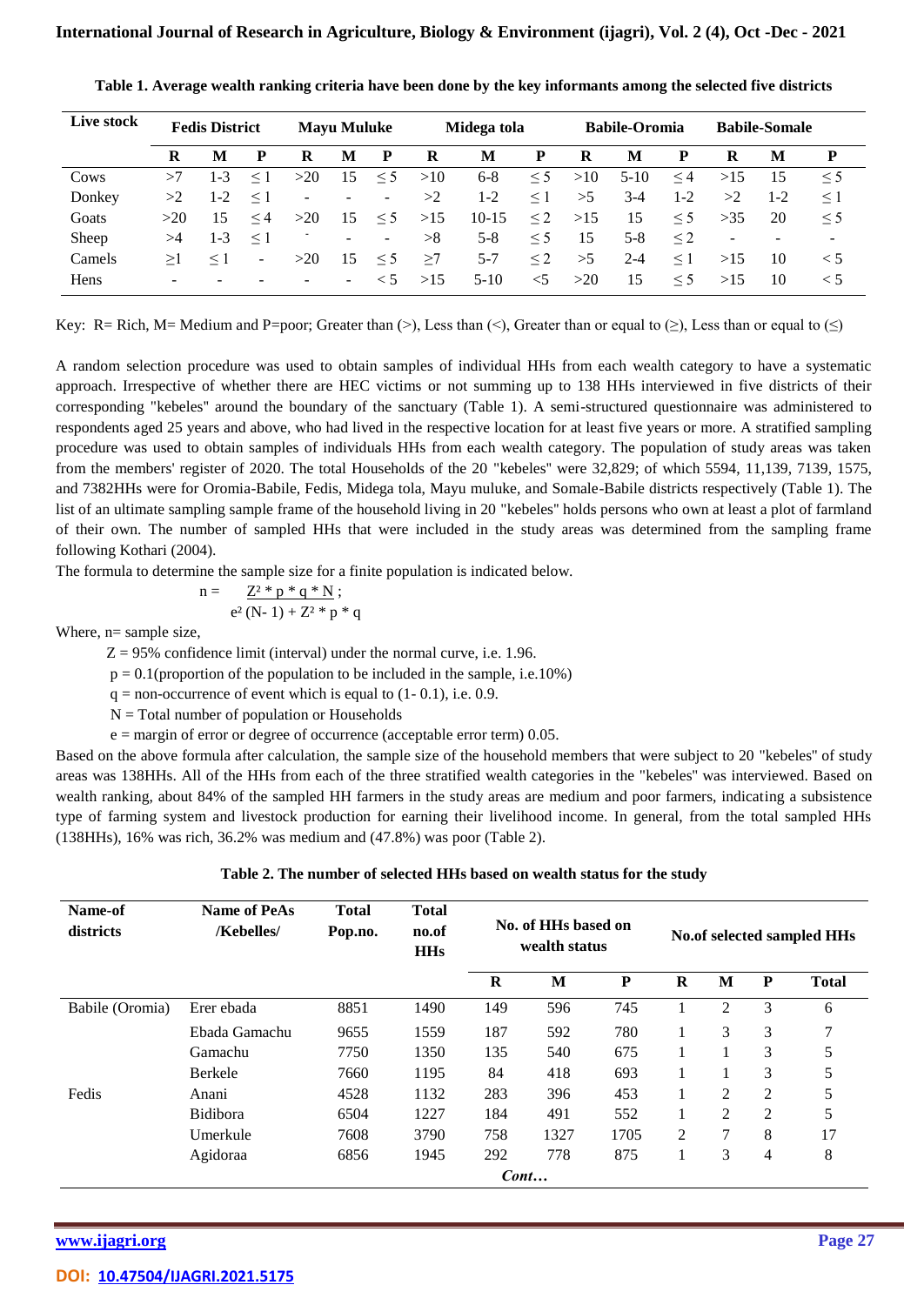|               | Negaya bobasa   | 7440   | 1566  | 157  | 626   | 783   |                | 3              | 4  | 8   |
|---------------|-----------------|--------|-------|------|-------|-------|----------------|----------------|----|-----|
|               | Oufa bobasa     | 7027   | 1479  | 400  | 500   | 579   |                | 2              | 3  | 6   |
| Midhega tola  | Negaya Midhega  | 7267   | 762   | 169  | 273   | 320   |                |                |    | 3   |
|               | <b>Bilisuma</b> | 6267   | 865   | 203  | 307   | 355   |                |                |    | 3   |
|               | <b>Oarensa</b>  | 3890   | 722   | 153  | 264   | 305   |                |                |    | 3   |
|               | Lencha          | 17043  | 2012  | 201  | 805   | 1006  |                | 3              | 4  | 8   |
|               | Barzalaa        | 8147   | 895   | 223  | 402   | 270   |                | $\overline{2}$ |    | 4   |
|               | Oufaa           | 4387   | 1883  | 188  | 660   | 1035  |                | 3              | 5  | 9   |
| Mayu muluke   | Alola           | 955    | 787   | 93   | 240   | 454   |                |                |    | 3   |
|               | Gebdida         | 1030   | 788   | 157  | 276   | 355   |                |                |    | 3   |
| Babile somale | Dandema         | 25000  | 4000  | 680  | 1205  | 2115  | $\overline{2}$ | 7              | 8  | 17  |
|               | <b>Bikkoo</b>   | 19500  | 3382  | 507  | 1184  | 1691  |                | 4              | 8  | 13  |
|               | Total           | 167365 | 32829 | 5203 | 11880 | 15746 | 22             | 50             | 66 | 138 |

## **2.3. Materials Used**

Materials such as Standard questionnaires, relevant published and unpublished literature, topographic map of the area and its surroundings, computer, calculator, GPS handset, binoculars, digital camera, measuring tape, and compass were used for this study.

## **2.4. Data Analysis**

The data were analyzed by using simple descriptive or qualitative and quantitative or numerical methods. The data and/or information that were collected for the objective of conservation threats (e.g., human-elephant interaction), based on the data and information collected about the history, type, nature of the threats and causes from the questionnaire survey (i.e., the in-depth information) obtained based on people's perceptions and attitudes were summarized and interpreted through descriptive statistics (such as percentage and frequency) to understand different trends. Besides, the Chi-square test  $(\gamma 2)$  was handled on the frequency of reported HEC in all study allocations for all years and the kind of conflicts that were reported in BES over the consistent past five years. At last, the outcomes were interpreted or represented using tables, graphs, and charts.

# **3. RESULTS AND DISCUSSION**

### **3.1. Demographic and Socio-Economic Characters**

The study sites (20 PeAs) hold an average land of 1.48ha (Table 3). In education status, according to respondents viewed, more than 55% (N=542HHs) were illiterate and about 45% (N=443HHs) of them were literate (Table 3). However, among the literate groups, about 42.3% (N=417HHs) and 2.7% (N=26HHs) of respondents were educated with primary & secondary school level status respectively (Table 3). The average family size is 5 (Table 3). And, the entire HHs head's according to all (100%) of the respondents; the livelihood of people in the area comes from agriculture. Among those; only land cultivators (N= 482, 49%) and livestock production (N=272, 27.6%); while both activities of the land cultivators and livestock husbandry (N=231, 23.4%) were engaged. In general, the religions of the study sites were dominated by Muslims (100%); having an ethnicity of Oromo (91%) and Ethio-Somale (9%) (Table 3).

|  | Table 3. General Socio-economic character of the study sites areas (including all/20 PeAs) |  |  |  |  |
|--|--------------------------------------------------------------------------------------------|--|--|--|--|

| S/N | Socio-economic character | Unit | Total   | Total average/PeAs |
|-----|--------------------------|------|---------|--------------------|
|     | <b>Sex</b>               | Pop. |         |                    |
|     | Male                     | No.  | 93,220  | 4661               |
|     | Female                   | No.  | 74,145  | 3707               |
|     | Total sum                | No.  | 167,365 | 8368               |
| 3   | Number of house holds    | No.  |         |                    |
|     | Male                     | No.  | 23363   | 1168               |
|     | Female                   | No.  | 9466    | 473                |
|     | Total sum                | No.  | 32829   | 1641               |
| 4   | Average landholding size | Ha   |         | 1.48               |
| 5   | Average family size      | No.  | -       | 5                  |
| 6   | Average Age              | Year | ۰       | 41                 |
|     |                          | Cont |         |                    |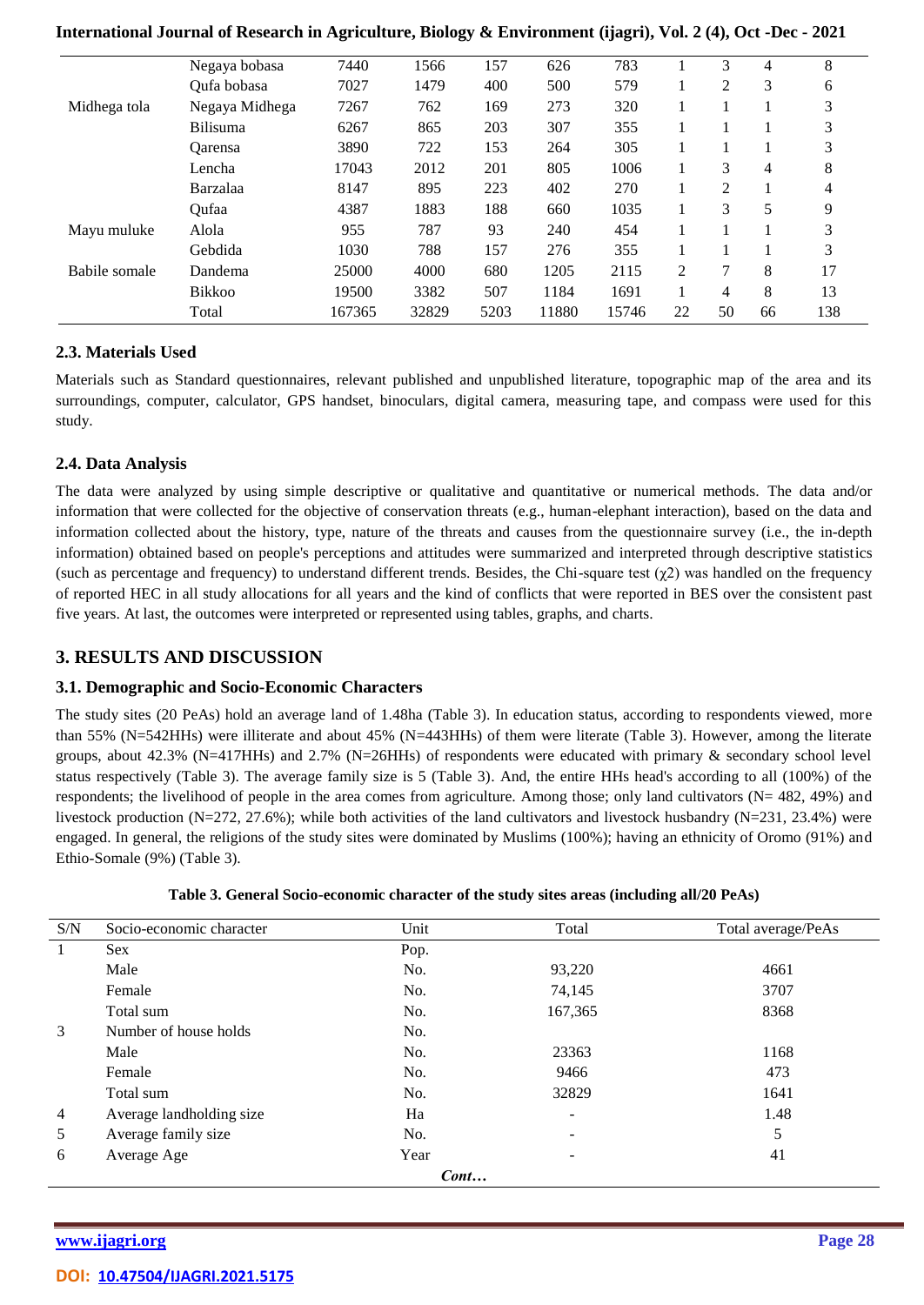| International Journal of Research in Agriculture, Biology & Environment (ijagri), Vol. 2 (4), Oct -Dec - 2021 |  |  |  |  |  |  |
|---------------------------------------------------------------------------------------------------------------|--|--|--|--|--|--|
|---------------------------------------------------------------------------------------------------------------|--|--|--|--|--|--|

| $\tau$ | <b>Education status level</b> |      |   |      |
|--------|-------------------------------|------|---|------|
|        | Cannot read and write         | $\%$ | - | 55   |
|        | Can read and write            | $\%$ |   | 45   |
|        | Elementary school (1-8 grade) | $\%$ | - | 42.3 |
|        | High school (9-12 grade)      | $\%$ |   | 2.7  |
| 8      | Occupation                    |      |   |      |
|        | Land cultivators/tillers      | $\%$ |   | 49   |
|        | Livestock production          | %    | - | 27.6 |
|        | <b>Both</b>                   | $\%$ |   | 23.4 |
| 9      | Religion                      |      |   |      |
|        | <b>Muslims</b>                | $\%$ |   | 100  |
| 10     | Ethnicity                     |      |   |      |
|        | Oromo $(\%)$                  | $\%$ | - | 91   |
|        | Ethio-Somale                  | $\%$ |   | 9    |

### **3.2. Conservation Threats**

Natural and human-induced impacts can affect the conservation areas. However; in this study, various anthropogenic challenges/human-induced effects were predominantly observed in the study areas (Figure 1). About 121(87.7. %) respondents' picture HEC was the major source of threats in the study sites area (Table 4). According to respondents answered poachers entered a sanctuary to kill elephants; throughout this time some elephants speed up from sanctuary to nearby farmlands then crop-raiding occurred as a revenge of the poachers. For instance, as respondents replied while HEC occurs in all study areas (i.e., from 20PeAs) about 19 elephants, 24 livestock, and 22 local peoples have died within the last five years (2016-2020). Besides, elephants damaged various irrigation materials, food stores, and crop-raiding was observed in the study areas. Of all respondents, 108(78%) oppose the existence of the elephant conservation system (i.e., this might cause the widespread incidence), while 30(22%) stated the existence (Table 4). There was a significant difference in the view of a local community to HEC especially (e.g., crop-raiding)  $(\chi^2 = 7.8, DF = 3, P \le 0.05)$ . More than 82% of total respondents thought that deforestation; settlement, charcoal production, agricultural expansion, and livestock grazing were the major problems that hinder the conservation work of the sanctuary as indicated below in (Table 4). For instance, some of the impacts were observed during data collection in some study areas of the sanctuary were indicated below (Figure 2).



**Figure 2. Some of the anthropogenic impacts in the sanctuary that were observed (photo taken)**

Less than 62(45%) of respondents also viewed, hunting of some wild animals like common bushbuck (*Tragelaphus scriptus*), lesser kudu (*Tragelaphus imberbis*) and greater kudu (*Tragelaphus strepsiceros*) were common in the sanctuary. However; hunting is insignificant threats for conservation relatively with other  $(\chi^2 = 30, DF = 19, P \le 0.05)$ . According to (43%) and (35%) of respondents respectively were viewed as an absence of good management capacity of the sanctuary as well as the involvement of stakeholders & partners were some challenges to the conservation. There was insignificant difference in fuelwood collection *(χ2 =22.5, DF= 19, P <0.05*), in management capacity (*χ2 =8.9, DF= 19, P <0.05*), and involvement of stakeholders & partners (*χ2*   $=3.72$ ,  $DF=19$ ,  $P < 0.05$ ) to reduce the conservation challenges in the sanctuary. However; most of the conservation challenges were significant (Table 4). According to 80 (58%) of respondents viewed, there was some excavation of sand occurred in the sanctuary, mainly when less patrolling occurred and low law enforcement and additionally lack of effective stakeholders and

#### **[www.ijagri.org](https://ijagri.org/index.php/ijagri/about) Page 29**

#### **DOI: [10.47504/IJAGRI.2021.5175](https://doi.org/10.47504/IJAGRI.2021.5175)**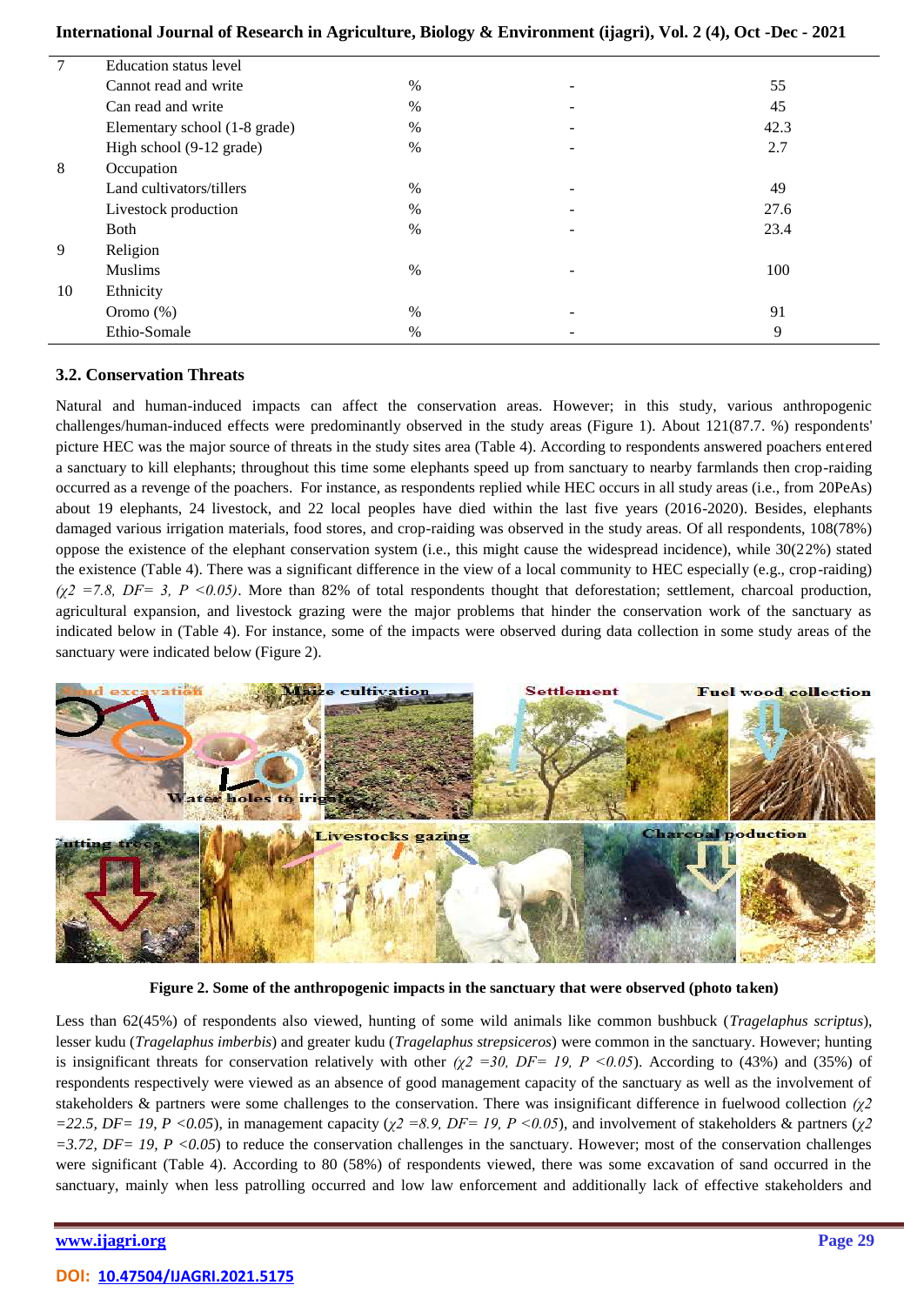partners' involvement occurred in the sanctuary (Table 4). However; excavation of sand affects significantly (*χ2 =63.98, DF= 19, P* >0.05) while the wild animals' heard a noisy sound during truck moves to load sand in the sanctuary. More than half (50%) of respondents also viewed as poaching, illegal (uncontrolled) fire, and expansion of invasive species threats (i.e., *Lantana camara* and *Parthenium hystrophorus* were dominant in the sanctuary) and were other challenges in the sanctuary conservation works (Table 4). And, even, there were significant poaching ( $\chi^2 = 344.43$ , DF= 19, P > 0.05) and illegal fire ( $\chi^2 = 110.08$ , DF= 19, P *>0.05)* were observed in the sanctuary. In general, the observed conservation threats in BES were grouped into internal (i.e., less human, logistic, and technical capability) and external factors (i.e., less participation of stakeholders, partners, and other conservative bodies) and discussed in detail below.

| S.N | <b>Conservation threats/challenges</b>          | Frequency and % of respondents $(N=138)$ |                    |
|-----|-------------------------------------------------|------------------------------------------|--------------------|
|     |                                                 | <b>Frequency (number)</b>                | Percentage $(\% )$ |
|     | Human population growth                         | 138                                      | 100                |
|     | Settlement                                      | 123                                      | 89.13              |
| 3   | Human-elephant conflict                         | 121                                      | 87.7               |
| 4   | Agricultural expansion                          | 120                                      | 86.96              |
| 5   | Deforestation                                   | 117                                      | 84.78              |
| 6   | Livestock grazing                               | 114                                      | 82.6               |
|     | Charcoal production                             | 113                                      | 81.9               |
| 8   | Poaching                                        | 110                                      | 79.71              |
| 9   | Less community participation                    | 97                                       | 70.29              |
| 10  | In effective law enforcements                   | 93                                       | 67.4               |
| 11  | Illegal (uncontrolled) fire                     | 90                                       | 65.22              |
| 12  | <b>Excavation of sands</b>                      | 80                                       | 57.97              |
| 13  | Fuel wood collection                            | 79                                       | 57.24              |
| 14  | Expansion of invasive species                   | 70                                       | 50.72              |
| 15  | Hunting (i.e., other than elephants)            | 62                                       | 44.93              |
| 16  | Lack of management capacity                     | 60                                       | 43.5               |
| 17  | Ineffective stakeholders & partners involvement | 48                                       | 34.78              |
| 18  | Support the existence elephant conservation     | 30                                       | 22                 |

|  |  | Table 4. Perception of respondents' on conservation threats that are occurred in BES (N=138) |  |
|--|--|----------------------------------------------------------------------------------------------|--|
|  |  |                                                                                              |  |

#### **3.2.1. Human Population Growth**

All of the respondents (100%) viewed that Human population growth is the major threat or challenge for the sanctuary; the population was widely increased as the result of land shortage for existing and needing to exploit the resource as respondents replied. The reason why various human-induced conservation threats (for instance, as-settlements, deforestation, and overgrazing, poaching, and less participation of local community) were expanded in BES might be linked to human population growth (Table 4) and low productivity of the land. The high human population and the growing trend can be observed around sanctuary due to the need to cultivate the land and pasture for grazing their animals (Table 4). Similarly, United States Agency for International Development (USAID) (2008) was also reported, as human population growth around the protected areas could offer drives and aggravate the effects of the others challenges through greater pressure on the land and resources to provide for immediate human needs. In this study, all (100%, n=138) of respondents were thought; populations were increasing around and inside the sanctuary for a competition of land, water, and other resources (Table 4). This finding is similar to Ashenafi *et al*.(2005), Human population growth can be a cause for other activities such as settlement, agricultural expansion, habitat loss/destruction, overgrazing, deforestation, soil degradation, and misuse of natural resources. In general, Human population growth around the sanctuary was increased for the need of exploiting the natural resources. Therefore, communities' awareness creation and family planning methods are necessary to manage the population explosion threats to the sanctuary.

#### **3.2.2. Settlement**

People temporary and permanent settlements (i.e., either inside or peripheral part of the sanctuary) were influencing the conservation activities. The most heavily settled areas were districts that follow the Valleys of Gobele (Midega tola, Fedis, Mayu muluke) and Erer Rivers (Oromia-Babile and Somale-babile/Dandama). In this study, 89.13% of respondents viewed as local people, who were coming from far and nearby districts and who were settled in the sanctuary were affecting the conservation works (Table 4). Due to this, elephants and humans were encountered severely. For instance, Anteneh Belayneh and Sebsebe Demesew (2011) were reported that about 31 small villages have encroached inside the sanctuary. Similarly, Yirmed Demeke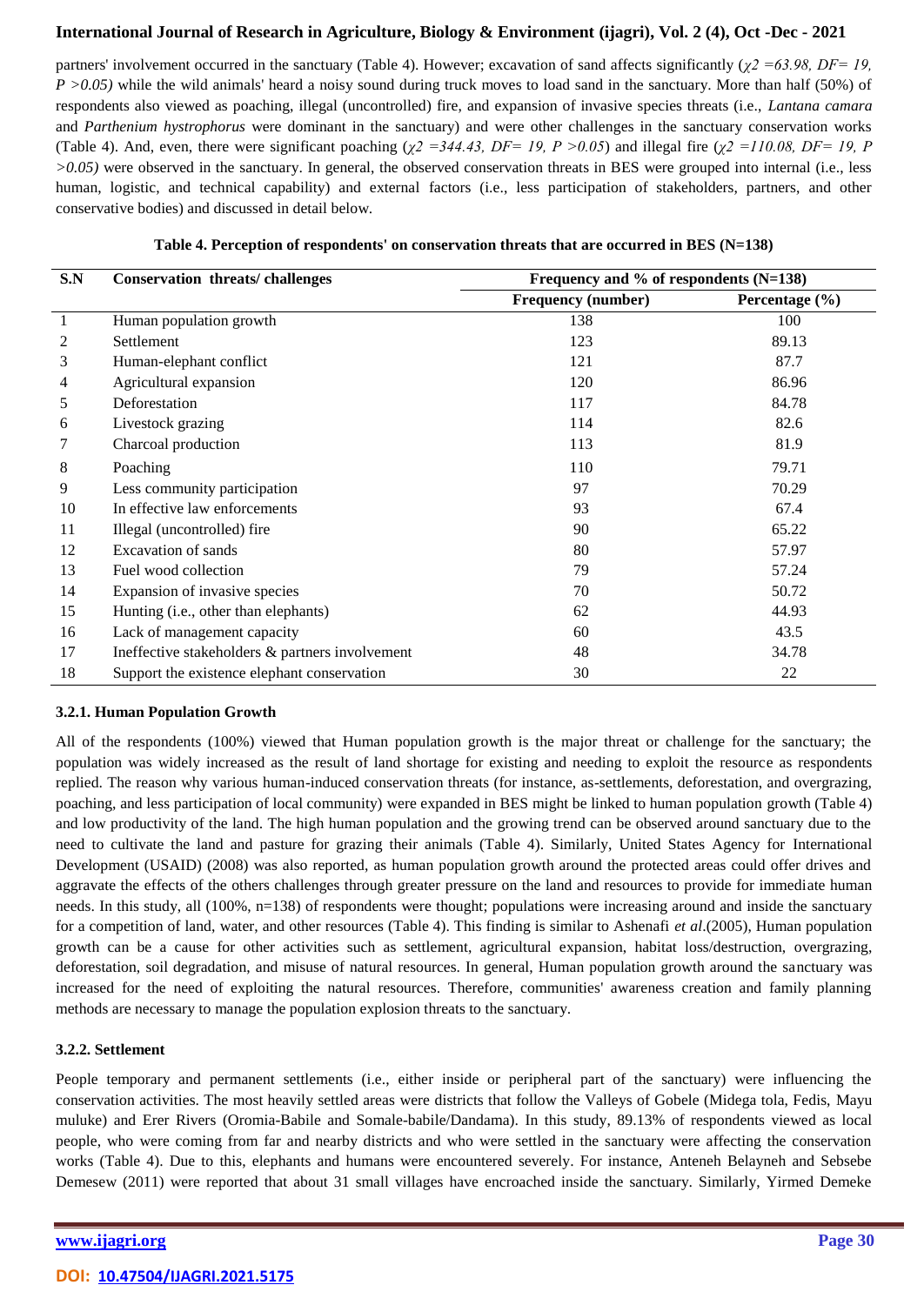(2008) also reported, that the growth of the human population in the area, the influx of refugees, the establishment of state farms, and villagization campaigns during the Dergue Regime were affecting the conservation works. Many people live within and/or the sanctuary boundaries, increasing pressure on the natural resources of the area and diminishing natural habitats of wild animals and most of the sanctuary were encroached by settlements. The settlement could be one of the most conservation threats acted as the driver of deforestation (eg. due to the need for cultivating the land) in the sanctuary (Table 4).

#### **3.2.3. Human-Elephant Conflict**

In Ethiopia, in all wildlife-protected areas, human-wildlife interaction occurs, but in the areas where elephants are present, the interaction becomes more. HEC was the main encounter or threat of conservation works in the sanctuary as 87.7% of respondents were perceived (Table 4). Human-elephant interaction showed that elephants have negatively influenced local commutes attacking and killing humans and livestock, destroying irrigation materials, food stores, and crops. This finding is similar to (Bal *et al*., 2011) (Santiapillai, 2010) which have shown that the amount of devastation of the elephants ranges from severe crop-raiding to killing of people, in which the species develop the gravest and detrimental. Similarly, Sintayehu *et al*. (2016) reported that BES had faced a disastrous situation due to HWC. Even, the data obtained from the Annual report of BES in 2018 indicated that, due to HEC reasons, about 57 elephants and 12 people have died as well as 4 people were injured within 3 years (2013-2015), due to the absence of a warden in the sanctuary and very less supervision at all during the years in the sanctuary. However; in this study, as respondents replied from 20PeAs and data collected from BES office showed that about 19 elephants, 24 livestock, and 22 local people have died within the last five years (2016-2020). Therefore, in this study, the HEC was smaller when compared with past years, even though the impact has occurred. Besides, from observation during the present study, various crops (such as vegetables, fruits, oilseeds, and cereal crops) were spoiled by elephants during the day and night periods in all study sites (i.e., 20 PEAs; for instance in Erer ebada, Anani, Bilisuma, and Alola) "kebeles'' due to trampling. This finding was similar to (Sitienei and Ngene , 2014), who reported that elephants and other wildlife can damage most crops in a field a single day or night. Therefore, HEC has to be handled to save the sanctuary and nearby communities resources.

#### **3.2.4. Deforestation**

Deforestation in Ethiopia is closely linked to the ongoing population growth. More people generally lead to an increasing demand on land for living and agricultural production. In this study, deforestation (habitat destruction) is a serious challenge in the sanctuary as the result of making charcoal production, fuelwood collection, and agricultural activities (Table 4). Even, in this study, about 87% and 85% of respondents respectively were viewed as agricultural expansion, and deforestation was expanded due to people settlement inside and/or nearby boundaries. Similarly, findings by Yirmed *et al*. (2006) indicated that the home range of elephants in BES has shrunk by about 65.5% since 1976 (i.e., the rangeland of the Yerer–Dakota valley); due to the mass influx of a large number of farmers and their livestock along the east and north of the sanctuary. Similarly, Sintayehu Workeneh *et al.* (2016) also reported that the sanctuary habitats in general and natural vegetation of the Yerer valley, in particular, are being exploited in a destructive and unsustainable manner. For instance, Anteneh Belayneh and Sebsebe Demesew (2011) were also reported that about 400 ha of land along the Erer River and some areas (20ha) of woodland in a different part of the Erer Valley were cleared illegally for agricultural purposes. This finding is similar to Berry (2003) due to the need for cultivated land, wood for fuel, and construction materials were increased deforestation. Solomon Chanie and Dereje Tesfaye (2015) and World Bank (2011) also reported that a human settlement around protected areas might be a primary driver of deforestation. For instance, Demel Teketay (1995) also reported that the expansion of agricultural activities southward to the innermost part of the sanctuary had continued for the last 30 years. Communities in the vicinity of the valley are engaged partly in pastoralism and use the valley for livestock grazing and for cultivating sorghum, maize, and peanuts. In general, the negative impacts of human settlements due to human activities (such as livestock grazing, agricultural expansion, and others) were changing the land coverage or the territories of the wildlife resources in the sanctuary. Therefore, measures have to be needed to worsen the forest's destructive and unsustainable manner of practice to revive the existence of the sanctuary.

### **3.2.5. Livestock Grazing**

Around BES, Livestock grazing is the oldest and common practice occurred by local peoples, mainly Ethio-Somali pastoralists. In this study, 114 (82.6%) of respondents were perceived that overgrazing by livestock was a serious conservation challenge in the area; however, in the past, it is limited (Table 4). Elephants are known to be easily disturbed as the result of invasion by livestock making them nervous. Similarly, Yirmed Demeke (2008) reported, at least 2,200 numbers of cattle and 3,350 numbers of camels were daily competing with Elephants in the Upper Erer Valley of the BES. However, Stephenson (1976) reported, as there was the limited competition between pastoralists and Elephants in the valleys, in the earlier years of the establishment of BES. Grazing by livestock may affect the quality of the habitat for the wildlife community. It is a serious challenge when lack of free space for animal movements while increasing human settlements have occurred in the sanctuary. The impact was more especially in the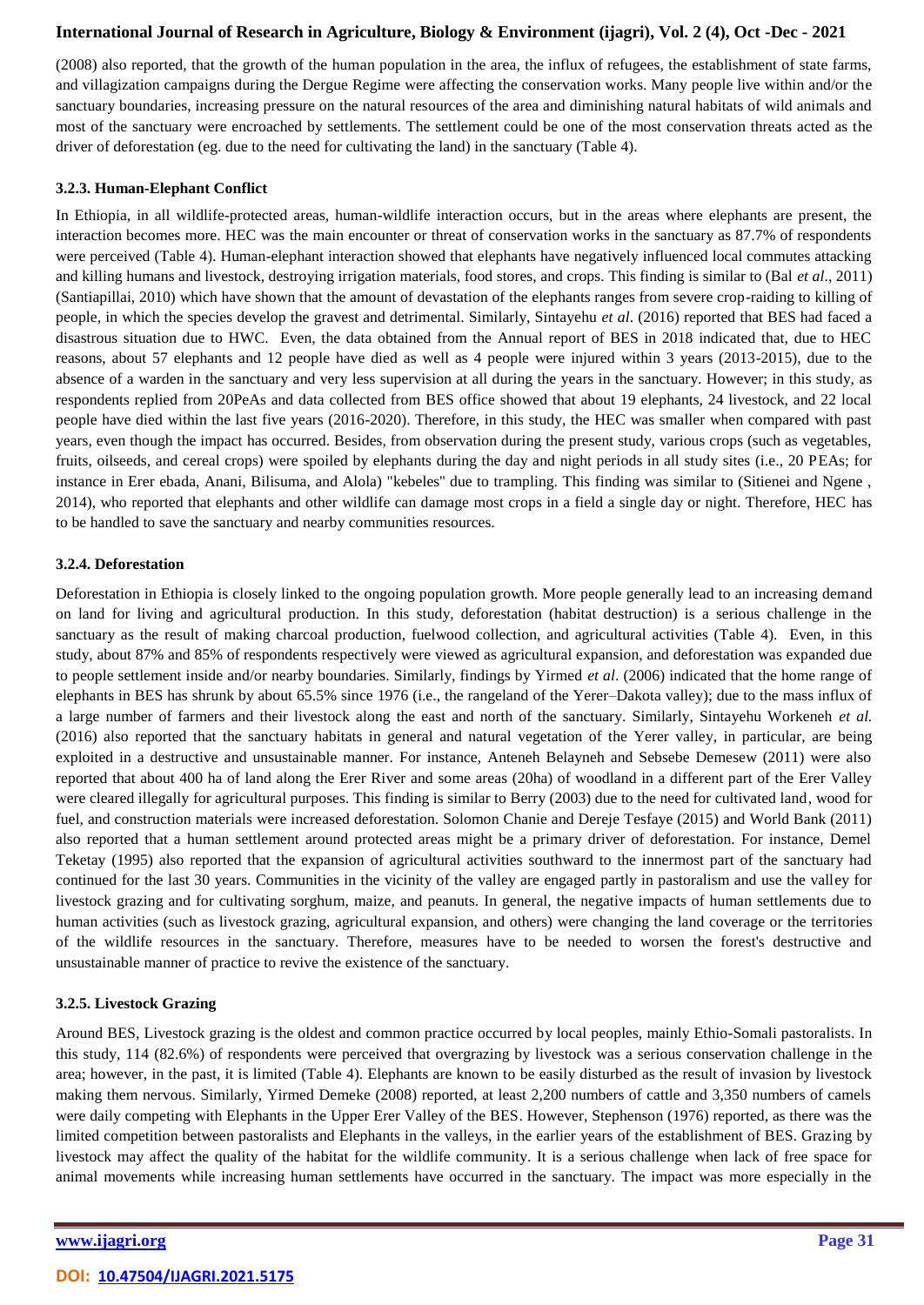pastoralist areas, where their livestock moves seasonally into the sanctuary for finding grass and water and due to the absence of buffer zone, the vegetation around the edges was affected and this finding is similar to Negese Nako (2014) as the edge of the protected areas was affected by livestock overgrazing. Vial *et al*. (2011) was also reported as, livestock grazing (i.e., very intense), and population growth in the protected areas was threatened directly by encroaching the wildlife area. Livestock grazing as devastating practice in the country (Duckworth, 2002) and as one of the challenges in the protected areas (Solomon Chanie and Dereje Tesfaye, 2015) and in particular in BES, communities in the proximity of the valley are engaged relatively in pastoralism and use the valley for livestock grazing. So, the overgrazing issue is one of the challenges that were faced on the sanctuary that needs handling.

#### **3.2.6. Ineffective Community Participation**

Less community participation is also another problem that might hinder or influence the conservation activities. Negative attitude towards elephants conservation was more frequent in areas surrounding the sanctuary and people believed that these animals were worthless as they attacked people, cattle and destroyed crops. In several instances, local people were simply afraid of them and were negatively inclined towards their continued presence. In this study, 97(70.29%) of respondents thought, as there was less/lack of community participation in the sanctuary, due to lack of benefit obtained from the sanctuary (Table 4). Similarly, Solomon Abebe (2014) reported that there were no benefit sharing and a lack of community participation in most wildlife-protected areas of the country. Participation of local people in the conservation activities was decreasing due to low knowledge on the benefit of wildlife and the absence of enough benefit share (Table 4). But, occasionally, during wildlife census, developmental activities (e.g., road construction and maintenance), management plan preparation, and different meetings, the local communities participated. There was an absence of respecting their rights and responsibility, mutual interests, sharing benefit fully and equitably in connection with protected areas and this similar result was also reported by Soromessa (2007) as a benefit was absent to the local community and local communities were brought an impact to many protected areas during the change of Government in 1991. USAID (2008) and Carey *et al.* (2000) were also reported as due to fewer communities' ownership and unfair distribution of income or absence of benefit-sharing causes for many protected to be forcedly impacted and entered into degradation. So, effective participation with the local community & sharing benefits is necessary to reduce the impact for the future.

#### **3.2.7. Poaching**

Poaching of elephants for ivory has been the major cause of the disappearance of elephants in Ethiopia, mainly in the east, south, and southwest regions. Regardless of the occurrence of hunting throughout the  $20<sup>th</sup>$  century, and the large number of elephants slaughtered in the 1990s was unjustifiable. Such a population crash was especially noticeable in the Babile Elephant Sanctuary, eastern Ethiopia, and Mago National Park, south Ethiopia. During its establishment of Mago and Babile, they were rich in wildlife (Yirmed Demeke, 2008); for instance, Mago National Park is known for the presence of more than 81 species of mammal and 236 species of birds (Hillman, 1993) and it might be one of the prosperous areas in the occurrence of large mammal numbers. In the first two decades of BES establishment, there were very effective management and law enforcement operations and government support for conservation. However, from the 1990s onwards, the situation was reversed and intensive killing of elephants for ivory became uncontrolled (Sintayehu Workeneh *et al*., 2014). Illegal ivory trade and poaching are currently the major global threats to elephants. Poaching is one of the severe conservation challenges that was occurred due to human expansion, loss, and fragmentation of habitat, and rapid land conversion in the sanctuary and its trend also increasing from time to time especially in Elephant Range State (Table 4). This finding is similar to Solomon Chanie and Dereje Tesfaye (2015) as; poaching was a challenge for the wildlife conservation works in the protected areas. Poaching for ivory has been the major cause for the reduction of elephants in the country in particular and specifically in the study sites (BES). Even, Illegal ivory trade and poaching are currently the major threats to elephants in the country. In this study, 79.71% of respondents were thought that elephants were killed occasionally by poachers in the sanctuary and brought a reduction in elephant population. Similarly, Sintayehu *et al*. (2016) were also reported as there were about 47 elephants in BES were died due to poaching and aggravated the situation to the already declining elephant population and other wildlife resources in the sanctuary. Zelalem Wodu (2007) and Yirmed Demeke (2008) were also reported as poaching for ivory and competition of wildlife with a large density of livestock was brought deterioration of habitat quality in BES. So, there has to be strong coordination between the protection staff and law enforcers (patrol activities) to reduce the impact.

### **3.2.8. Illegal Fire**

Illegal (uncontrolled) fire impacts the vegetation resources increasingly to make charcoal and other agricultural activities in the sanctuary. In this study, 65.22% of respondents were viewed there were sometimes occasional illegal fires were practiced by the nearby community in the sanctuary (Table 4). The uncontrolled fire either wildfire or fire bypass the traditional practices might cause deforestation (Table 4). In this study, about 82% and 57% of respondents were thought that there was a significant charcoal production and some fuelwood collections were practiced respectively in the sanctuary (Table 4). For instance, Anteneh Belayneh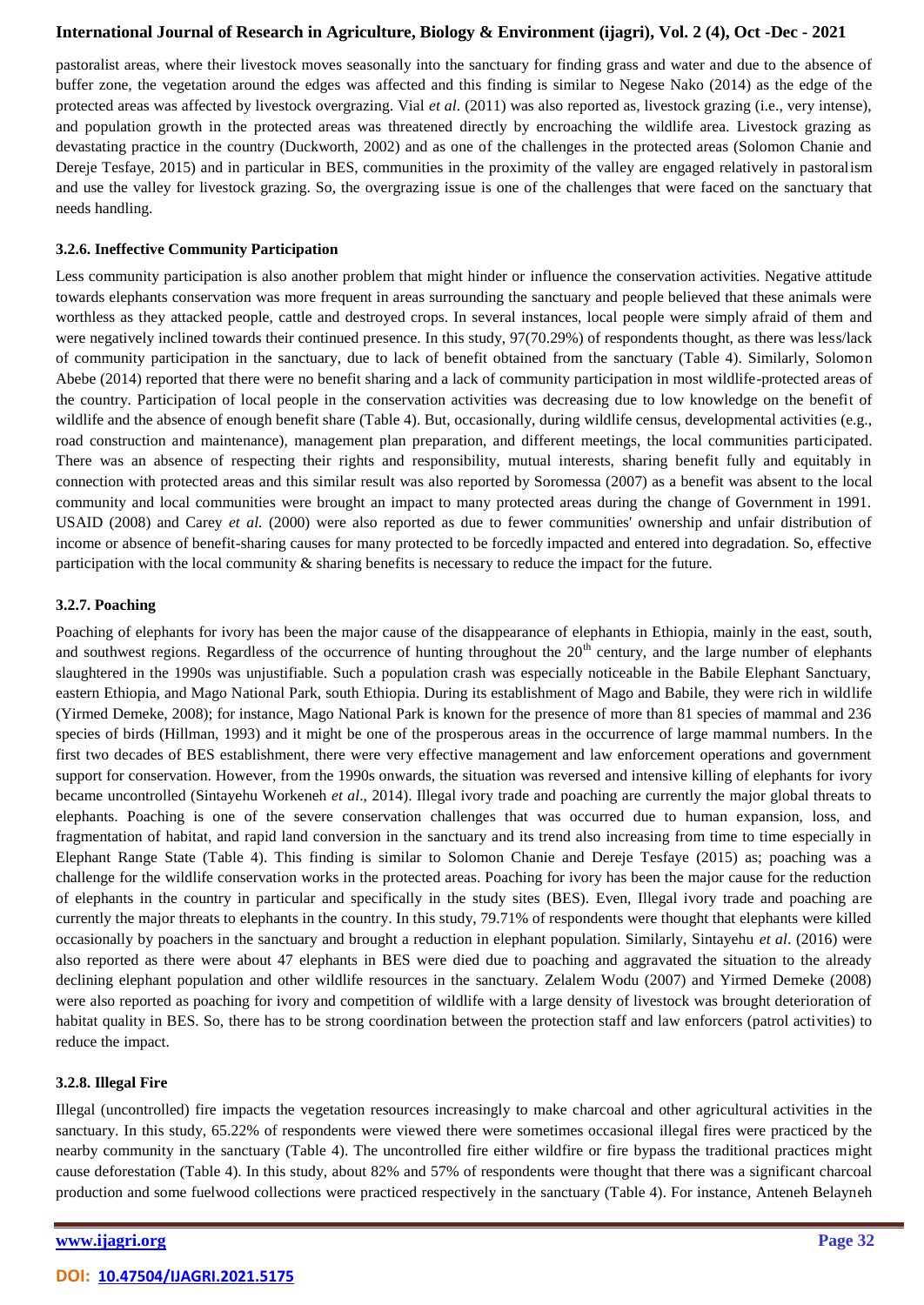and Sebsebe Demesew (2011) were reported that about 735 sacks of charcoal production, 625 bundles of firewood, and cutting of 680 trees for house construction in the Erer Valley were observed in the sanctuary. Charcoal production is a great challenge in the sanctuary; mainly the local peoples have used *Acaccia* species for charcoal production. This finding was similar to Anteneh Belayneh and Sebsebe Demesew (2011) reported, *Acacia mellifera, Acacia tortilis, and Acacia Senegal* were the targeted key species for charcoal burning in the sanctuary. Similarly, Anteneh Belayneh (2006) explained that local people generate alternative revenue, they destruct the native plants and also reduce their pastoral lifestyles. Desalegn Wana (2008) was also reported as; local people around protected areas practice burning before the rain. Even, in Senkele Swayne's hartebeest Sanctuary, the savannah ecosystem yearly burned part by part to generate enough and new emerging grass for the *Swayne's hartebeest* food. Solomon Chanie and Dereje Tesfaye (2015) also reported as illegal fire is severe in the protected area where pastoralists' predemonentally occurred for preparation of new emergence of grass to their livestock. Since severe burning practices can destroy trees and grasses at the early stages of their growth there has to be prescribed fire management for the future to save them.

#### **3.2.9. Invasive Plant Species**

Invasive plant species like *Lantana camara, Prosopis juliflora*, and *Parthenium hystrophorus* are the other threats that were noted during field observation. During field observation, the local people and key informants were explained that *Lantana camara* was creating problems since it was introduced during the 1980s. In this study, more than 50% of respondents were thought that there were invasive species (i.e., species that were dominating other native fauna and flora) in the sanctuary (Table 4). Similarly, Binggli and Desissa (2003) reported that it prevents the growth of other trees and plants. For instance, *Lantana camara* is a weed not used by animals as fodder or human being for any productive purpose. Presently, it is rapidly covering mainly the grazing land of the sanctuary and becoming a major threat to the grassland (i.e., the main feed source for the elephants). Binggli and Desissa (2003) reported that this invasive species is less prone to be eaten by elephants and livestock due to its toxicity and further inhibits competing plant species. And, it is also used as a shelter for threatening wild animals like wild cats, hyenas, warthog, and others. In this study, *Lanthana camara* was highly distributed in the riverine habitats; however, there was little in the woodland habitat. But, a multitude of seedlings of *Parthenium hystrophorus* invasive species was observed scattered in all three land units (i.e., rivers, woodland, and bushland) of the sanctuary were observed while field observation practiced. Similarly, Anteneh Belayneh and Sebsebe Demesew (2011) were reported that *Lantana camara* was recorded in 43 of the 75 quadrats in the sampled taken in BES; 2,795 individuals per ha of which 1,035 individuals/ha were seedlings accounting for 37% of its total density. In general, the number of regeneration of observed *Lantana camara* showed the severity of invasion in the sanctuary. For instance, during field observation, the Northern upper part of the Erer Valley was covered by *Lantana camara* in most land features including the riverbanks, field plains, and hillside areas were observed. If the infestation rate continues, it will be a major threat and might dominate the natural vegetation in the BES. Of course, some initiation was observed while data collection; local peoples cut *Lantana camara* from the base before it flowers and burn it on-site afterward. This might show, the local communities understood the negative effects. So, strong measures have to be needed to reduce the expansion rate.

### **3.2.10. Ineffective Management Capabilities**

There were also different management capacities inabilities were faced while managing the wildlife resources in the protected areas and its trend also increased from time to time. In this study, 93 (67.4%), 60 (43.5%), and 48 (34.78%) of respondents respectively were thought that there was a lack of effective law enforcement, lack of management capacity, and lack of effective stakeholders and partners involvement was observed as a conservation challenge in the sanctuary (Table 4). Similarly, SDPASE/EWCA (2015) reported that there was a lack of management capacity due to internal and external challenges faced. Therefore, particularly in Ethiopia and specifically in BES, there has to be effective enforcement of protected areas authorities' measures to be practiced on different angles of management aspects for reducing the conservation threats that were observed.

# **4. CONCLUSION**

The result of this paper based on respondents' perception revealed that though conservation activities had a long history in Ethiopia in general and particularly in the study area of BES, however; the conservation of wildlife in the sanctuary has been threatened/ challenged mainly by various anthropogenic factors such as human population growth around sanctuary, settlement, HEC, agricultural expansion and less participation of local communities were the major distinguishable threats leading to wildlife habitat destruction. Not only negatively influenced the existence of the sanctuary but also the HEC threats affect the living condition of the nearby local communities through crop-raiding, human and elephant deaths, and injuries through poachers along with depredation of livestock. Other challenges were also increasing such as overgrazing by livestock, lack of law enforcement and management capability, and invasive species that influence the sanctuary. Since conserving the sanctuary resources and generating considerable income from the sector to the country's GDP are important; there has to be a multi-dimensional approach or strategic solution issues to be set up and involving effective participation of different stakeholders, partners, higher institutions, and others nature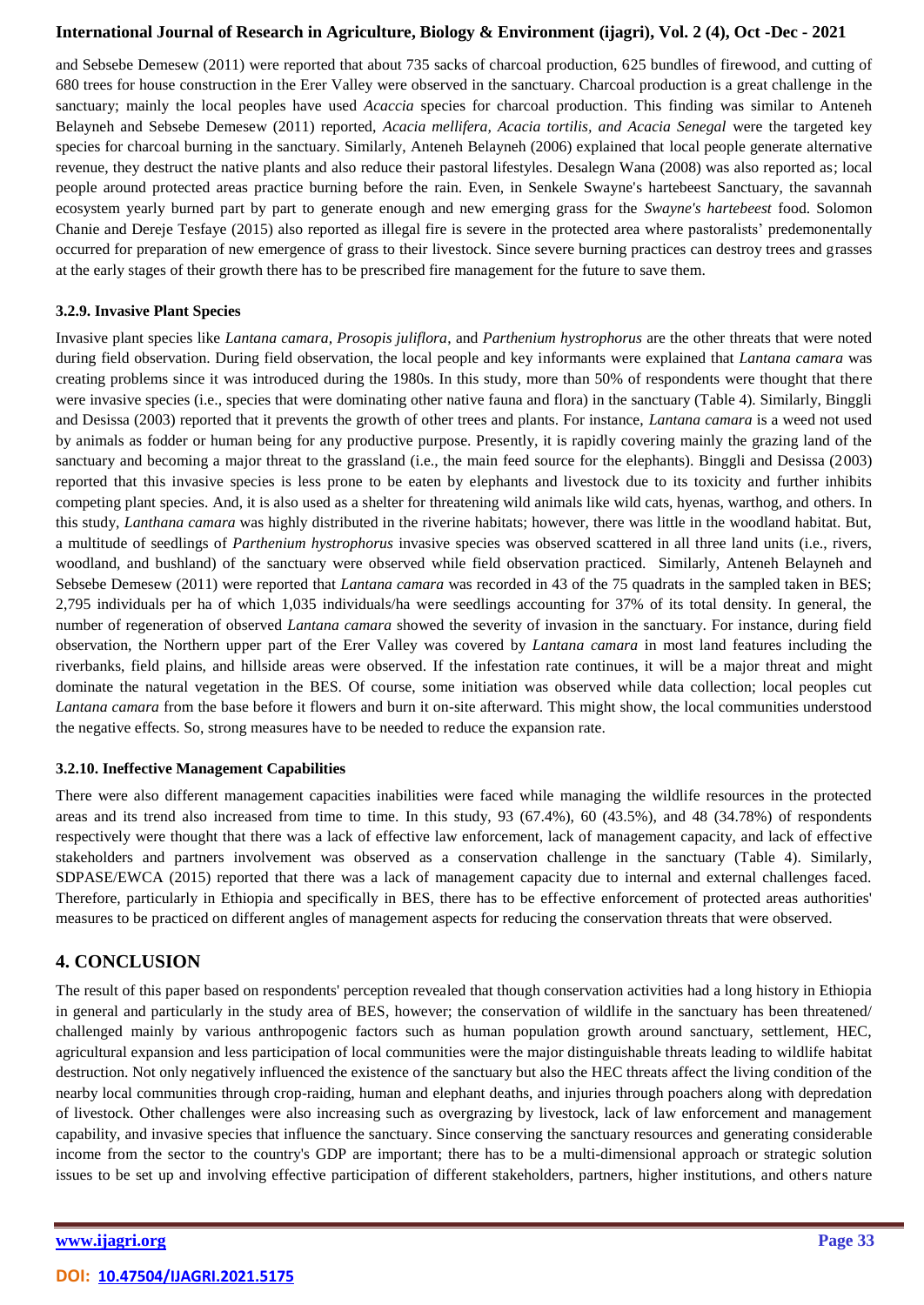conservative groups to save the BES resources and their habitats from anthropogenic damage and ultimately to sustain the importance (opportunities) that are obtained.

# **ACKNOWLEDGEMENT**

Primarily, we would like to express our gratitude to the Eastern Harerge Zone districts and Kebeles offices of study areas for their valuable assistance to manage the focus group discussants. Besides, we thank the key informants and the focus group discussants and individuals who assisted during data collection. Our special thanks also go to the staff and scouts of BES who assisted during data collection.

# **DECLARATION**

**Abbreviations**: NMSA-National Meteorological Service Agency, EWNHS-Ethiopian Wildlife Natural History Society, HEC-Human-Elephant Conflict, BES-Babile Elephant Sanctuary, HHs-Households, FGD-Focus Group Discussion, PeAs-Peasant Associations, PAs-Protected Areas, SDPASE/EWCA-Sustainable Development of Protected Area System of Ethiopia/Ethiopia Wildlife Conservation Authority

**Competing interest:** The authors declares that they have no competing interests

#### **Ethical approval and consent to participate**: Not applicable

#### **Consent for publication**: Not applicable

**Funding**: Addis Ababa University for its financial support.

**Authors' contribution:** Data collection, analysis, preparing the draft paper was contributed by corresponding author while finalizing and approving the whole document were made by both authors.

#### **Authors Information:**

- 1. Taye Lemma Geleta was born in Oromia regional state of Ethiopia in 1976 G.C. has an educational level (Ph.D. candidate in AAU, and had received MSc, BSc and diploma related to NRs. Presently working in Ethiopia Wildlife Conservation Authority in Addis Ababa. And, currently, married and has two sons.
- 2. Associate professor Girma mengesha (Ph.D) was a college dean for the past years in Wondo Genet College of Forestry and Natural resources, Hawassa University. And, presently he works on Addis Zoo Park in sedestkilo lion sanctuary Addis Ababa city and also serving as adjunct lecturer in Addis Ababa University.

# **REFERENCES**

- Anteneh Belayneh (2006). Floristic description and Ethno botanical study of the natural vegetation in Babile Elephant Sanctuary, Ethiopia. M.Sc. Thesis, Addis Ababa University, Ethiopia.
- Anteneh Belayneh, Sebsebe Demissew (2011). Diversity and population structure of woody species browsed by elephants in Babile Elephant Sanctuary, eastern Ethiopia: an implication for conservation, Agriculture and Forestry, 3(1), 20-32.
- Ashenafi, Z.T., T. Coulson, C. Sillero-Zubiri and N. Leader-William (2005). Behavior and ecology of the Ethiopian wolf (Canissimensis) in a human-dominated landscape outside protected areas. Animal Conservation, 8(2), 113-12
- Bal, P., Nath, C.D., Nanaya, K.M., Kushalappa, C. G and Garcia C. G. (2011). "Elephants also like coffee: Trends and drivers of human-elephant conflicts in coffee agroforestry landscapes of Kodagu, Western Ghats, India, Environmental Management, 47(5), 789–801
- Berry L. (2003). Land degradation in Ethiopia: its impact and extent in Berry L, Olson J. and Campbell D(Ed): Assessing the extent, cost, and impact of land degradation at the National level: dinding and lessons learned from seven pilot case studies. Commissioned by a global mechanism with support from the World Bank

Binggli P, Desissa D (2003). Ethiopian wildlife and natural history society. Newsletter: 4-6.

Blanc, J. (2008). Loxodonta africana. The IUCN Red List of Threatened Species

- Blumenbach, J. F. (1797). "2. Africanus". Handbuch der Naturgeschichte [Handbook of Natural History] (Fifth ed.). Göttingen: Johann Christian Dieterich. p. 125.
- Carey C., Nigel Dudley and Sue Stolton (2000). The importance and Vulnerability of the worlds Protected Areas
- Crowley, E. L. (1997). Rapid data collection using wealth ranking and other techniques. International Center for Research in agroforestry and Tropical soil Biology International Centre and Fertility Program. 16pp
- Demel Teketay (1995). Floristic composition of Daketa Valley Southeast Ethiopia: An implication for the biodiversity. Mountain Research and Development, 15(2), 183–186
- Desalegn Wana (2004). "Strategies for Sustainable Management of Biodiversity in the Nechsar National Park, Southern Ethiopia". A Research Report Submitted to Organization for Social Science Research in Eastern and Southern Africa (OSSREA): Addis Ababa.

**[www.ijagri.org](https://ijagri.org/index.php/ijagri/about) Page 34**